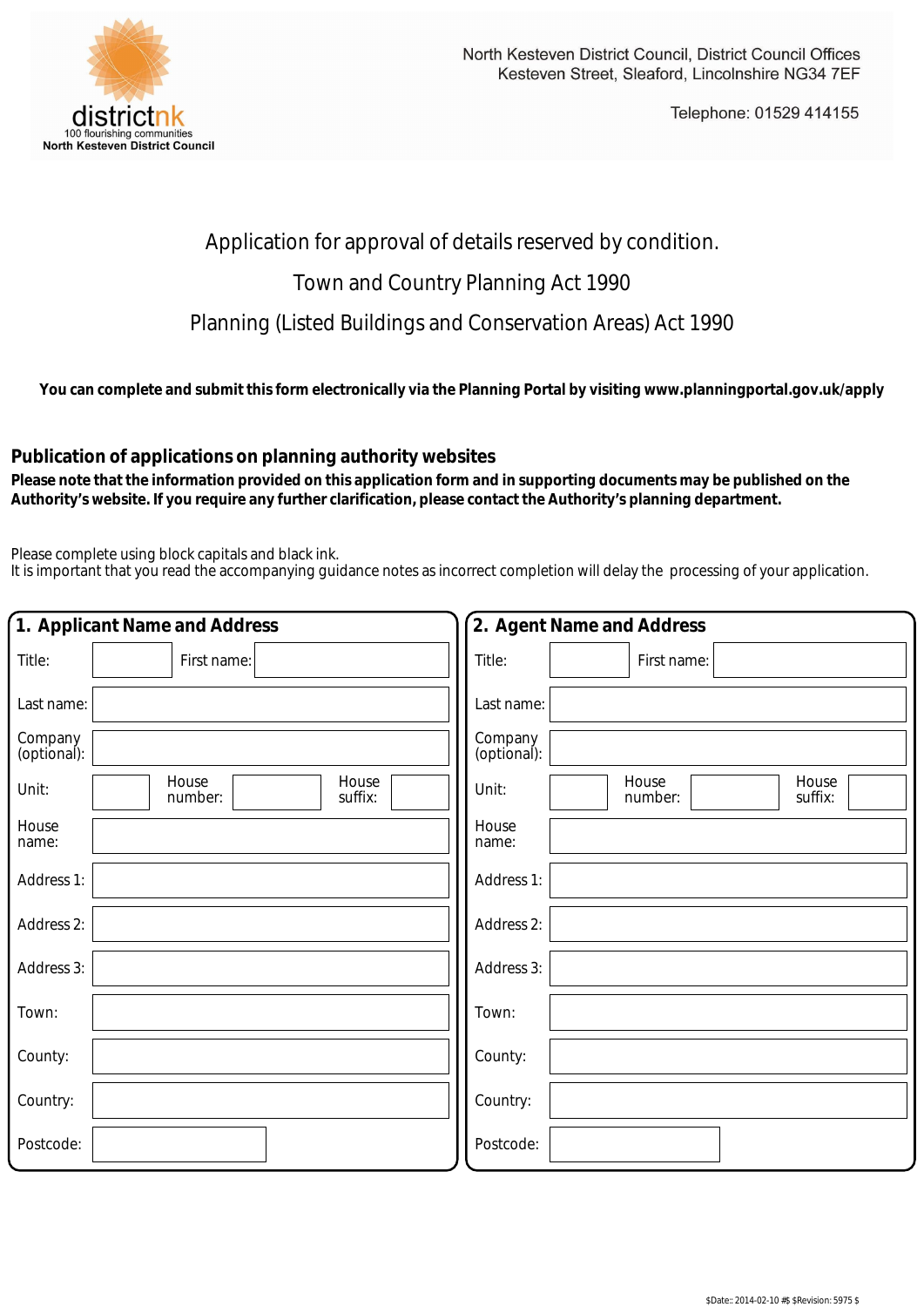| 3. Site Address Details                                                                                                                                                 | 4. Pre-application Advice                                                                                                             |  |  |  |  |
|-------------------------------------------------------------------------------------------------------------------------------------------------------------------------|---------------------------------------------------------------------------------------------------------------------------------------|--|--|--|--|
| Please provide the full postal address of the application site.                                                                                                         | Has assistance or prior advice been sought from the local<br>authority about this application?                                        |  |  |  |  |
| House<br>House<br>Unit:<br>suffix:<br>number:                                                                                                                           | Yes<br>No                                                                                                                             |  |  |  |  |
| House<br>name:                                                                                                                                                          | If Yes, please complete the following information about the advice<br>you were given. (This will help the authority to deal with this |  |  |  |  |
| Address 1:                                                                                                                                                              | application more efficiently).<br>Please tick if the full contact details are not                                                     |  |  |  |  |
| Address 2:                                                                                                                                                              | known, and then complete as much as possible:                                                                                         |  |  |  |  |
| Address 3:                                                                                                                                                              | Officer name:                                                                                                                         |  |  |  |  |
| Town:                                                                                                                                                                   | Reference:                                                                                                                            |  |  |  |  |
| County:                                                                                                                                                                 |                                                                                                                                       |  |  |  |  |
| Postcode<br>(optional):                                                                                                                                                 | Date (DD/MM/YYYY):                                                                                                                    |  |  |  |  |
| Description of location or a grid reference.<br>(must be completed if postcode is not known):                                                                           | (must be pre-application submission)<br>Details of pre-application advice received?                                                   |  |  |  |  |
| Easting:<br>Northing:                                                                                                                                                   |                                                                                                                                       |  |  |  |  |
| Description:                                                                                                                                                            |                                                                                                                                       |  |  |  |  |
|                                                                                                                                                                         |                                                                                                                                       |  |  |  |  |
|                                                                                                                                                                         |                                                                                                                                       |  |  |  |  |
|                                                                                                                                                                         |                                                                                                                                       |  |  |  |  |
| 5. Description Of Your Proposal<br>Please provide a description of the approved development as shown on the decision letter, including the application reference number |                                                                                                                                       |  |  |  |  |
| and date of decision in the sections below:                                                                                                                             |                                                                                                                                       |  |  |  |  |
|                                                                                                                                                                         |                                                                                                                                       |  |  |  |  |
|                                                                                                                                                                         |                                                                                                                                       |  |  |  |  |
| Reference number:<br>Date of decision:                                                                                                                                  | (Date must be pre-application                                                                                                         |  |  |  |  |
|                                                                                                                                                                         | submission) (DD/MM/YYYY)                                                                                                              |  |  |  |  |
| Please state the condition number(s) to which this application relates:<br>1.                                                                                           | 6.                                                                                                                                    |  |  |  |  |
|                                                                                                                                                                         |                                                                                                                                       |  |  |  |  |
| 2.<br>3.                                                                                                                                                                | 7.<br>8.                                                                                                                              |  |  |  |  |
|                                                                                                                                                                         |                                                                                                                                       |  |  |  |  |
| 4.                                                                                                                                                                      | 9.                                                                                                                                    |  |  |  |  |
| 5.                                                                                                                                                                      | 10.                                                                                                                                   |  |  |  |  |
| Has the development already started?                                                                                                                                    | Yes<br>No                                                                                                                             |  |  |  |  |
| (date must be pre-application<br>If Yes, please state when the development started (DD/MM/YYYY):<br>submission)                                                         |                                                                                                                                       |  |  |  |  |
| Has the development been completed?                                                                                                                                     | Yes<br>No                                                                                                                             |  |  |  |  |
| (date must be pre-application<br>If Yes, please state when the development was completed (DD/MM/YYYY):<br>submission)                                                   |                                                                                                                                       |  |  |  |  |
| 6. Discharge Of Condition                                                                                                                                               |                                                                                                                                       |  |  |  |  |
| Please provide a full description and/or list of the materials/details that are being submitted for approval:                                                           |                                                                                                                                       |  |  |  |  |
|                                                                                                                                                                         |                                                                                                                                       |  |  |  |  |
|                                                                                                                                                                         |                                                                                                                                       |  |  |  |  |
| 7. Part Discharge Of Condition(s)                                                                                                                                       |                                                                                                                                       |  |  |  |  |
| No<br>Are you seeking to discharge only part of a condition?<br>Yes                                                                                                     |                                                                                                                                       |  |  |  |  |
| If Yes, please indicate which part of the condition your application relates to:                                                                                        |                                                                                                                                       |  |  |  |  |
|                                                                                                                                                                         |                                                                                                                                       |  |  |  |  |
|                                                                                                                                                                         |                                                                                                                                       |  |  |  |  |